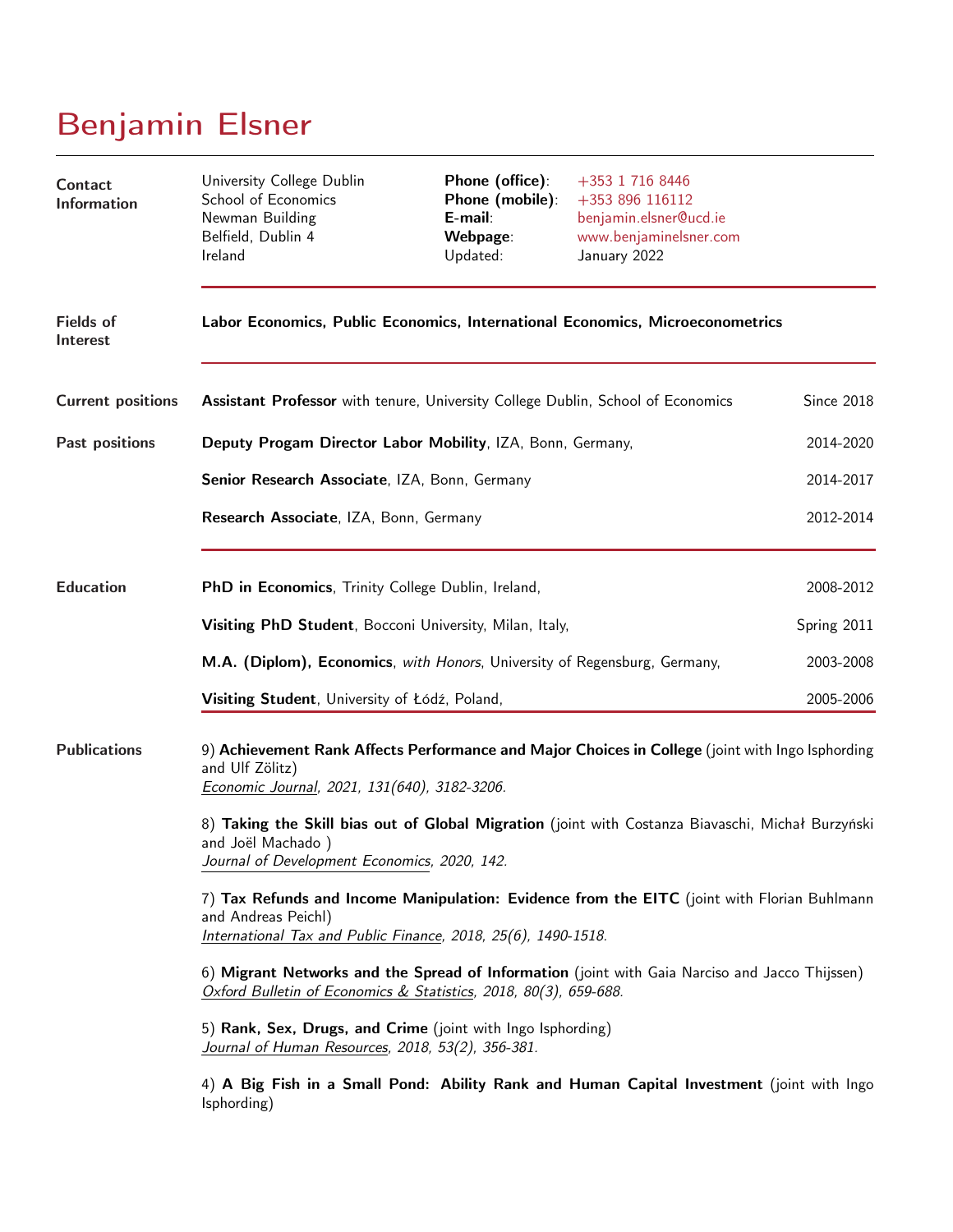|                       | Journal of Labor Economics, 2017, 787-828.                                                                                                                                                                                                                                                 |  |
|-----------------------|--------------------------------------------------------------------------------------------------------------------------------------------------------------------------------------------------------------------------------------------------------------------------------------------|--|
|                       | 3) Does Emigration Increase the Wages of Non-emigrants in Sending Countries?<br>IZA World of Labor, 2015.                                                                                                                                                                                  |  |
|                       | 2) Emigration and Wages: The EU Enlargement Experiment,<br>Journal of International Economics, 2014, 91(1), 154-163.                                                                                                                                                                       |  |
|                       | 1) Does Emigration Benefit the Stayers? Evidence from EU Enlargement,<br>Journal of Population Economics, 2013, 26(2), 531-553.                                                                                                                                                            |  |
| <b>Working Papers</b> | 1) Let's be Selective about Migrant Self-selection (joint with Costanza Biavaschi)                                                                                                                                                                                                         |  |
|                       | 2) Poor Voters, Taxation and the Size of the Welfare State (joint with Arnaud Chevalier, Andreas<br>Lichter and Nico Pestel)<br>Revise and re-submit at Journal of the European Economic Association                                                                                       |  |
|                       | 3) The Cognitive Meltdown: Radiation and Human Capital after Early Childhood (joint with<br>Florian Wozny)<br>Revise and re-submit at Journal of Environmental Economics and Management                                                                                                    |  |
|                       | 4) Pollution Affects Decision-Making: Evidence from the Ballot Box (joint with Luna Bellani,<br>Stefano Ceolotto and Nico Pestel) submitted                                                                                                                                                |  |
|                       | 5) Refugee Migration and Social Cohesion (joint with Emanuele Albarosa)                                                                                                                                                                                                                    |  |
| <b>Books edited</b>   | Editor of Foundations of Migration Economics, a book in honor of the IZA Prize in Labor Economics<br>to George Borjas and Barry Chiswick.<br>Oxford University Press, 2018.                                                                                                                |  |
| <b>Book Chapters</b>  | 4) Forced Migration, Conflict and Social Cohesion (joint with Emanuele Albarosa),<br>in: World Bank special report on forced migration, forthcoming.                                                                                                                                       |  |
|                       | 3) Immigration and Redistribution (joint with Jeff Concannon),<br>in: Robert M. Sauer (ed.), "Encyclopedia of Global Migration", World Scientific, forthcoming.                                                                                                                            |  |
|                       | 2) The Economic Effects of Migration<br>in: Brancaccio, T., Y. Deli, I. Pastine and C. Whelan, "Economics in Action: Topics and Resources",<br>McGraw Hill, 2019.                                                                                                                          |  |
|                       | 1) 10 Years After: EU Enlargement, Closed Borders, and Migration to Germany (joint with Klaus<br>F. Zimmermann),<br>in: Kahanec, M., and Zimmermann, K.F., "Migration and the Great Recession: Adjustments in the<br>Labour Market of an Enlarged European Community", Edward Elgar, 2014. |  |
| <b>Grants</b>         | <b>Irish Research Council</b><br>2021                                                                                                                                                                                                                                                      |  |
|                       | Government of Ireland Postgraduate Scholarship<br>(EUR 55,000; Co-PI: Michele Gubello)                                                                                                                                                                                                     |  |
|                       | World Bank, UK Aid and UNHCR<br>2020<br>Forced Migration, Social Cohesion and Conflict: The Host Country Perspective                                                                                                                                                                       |  |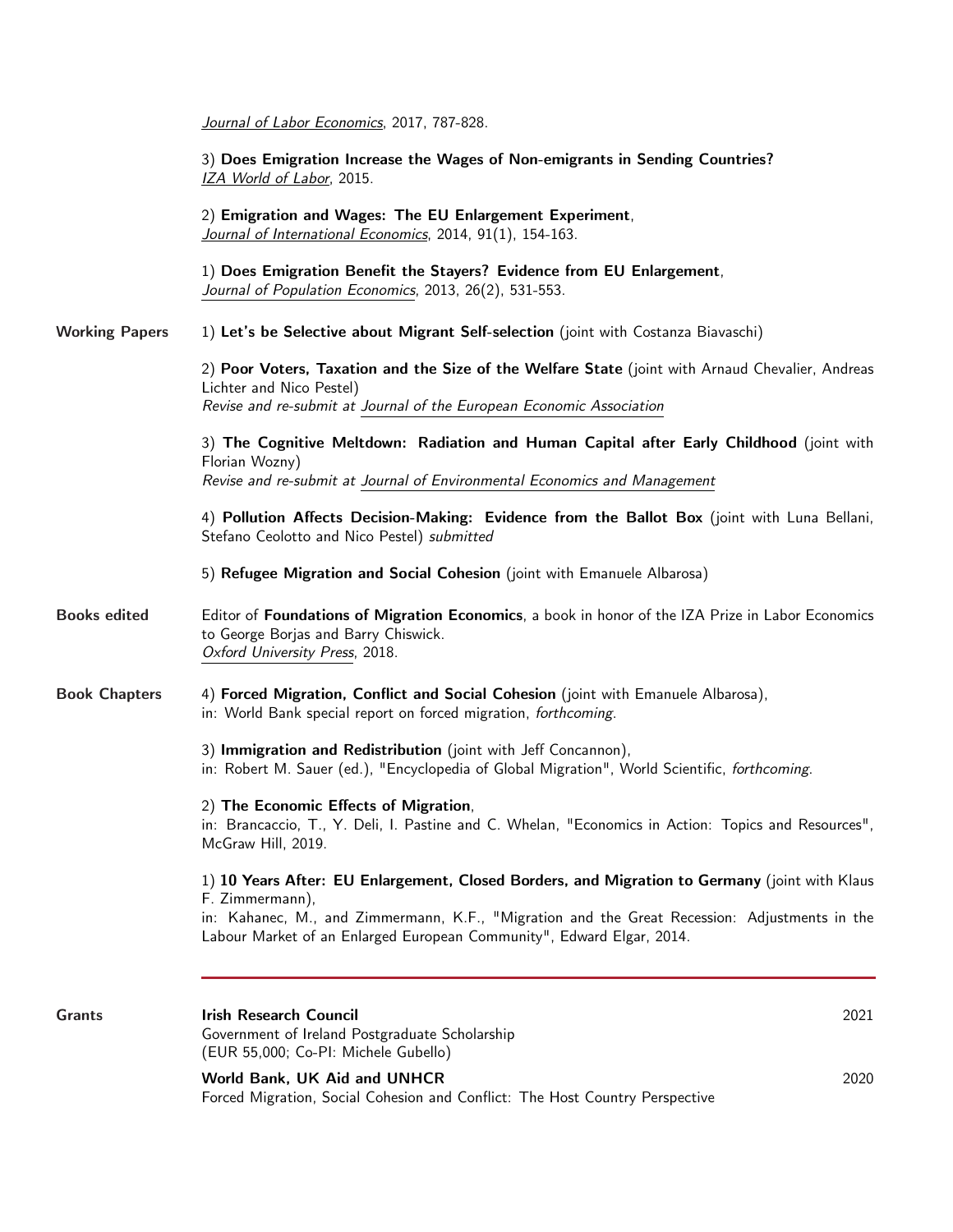|                             | (USD 25,000; PI)                                                                                                                                                                  |           |
|-----------------------------|-----------------------------------------------------------------------------------------------------------------------------------------------------------------------------------|-----------|
|                             | <b>Irish Research Council</b><br>Government of Ireland Postgraduate Scholarship<br>(EUR 48,000; Co-PI: Diego Zambiasi)                                                            | 2020      |
|                             | <b>Irish Research Council</b><br>Government of Ireland Postgraduate Scholarship<br>(EUR 72,000; Co-PI: Emanuele Albarosa)                                                         | 2019      |
|                             | <b>German Ministry of Education (BMBF)</b><br>Research grant for a project on the determinants of college dropout<br>(EUR 170,000; w. Ingo Isphording, Florian Wozny, Ulf Zölitz) | 2017      |
|                             | <b>IRCHSS</b> Government of Ireland Postgraduate Scholarship (EUR 21,000)                                                                                                         | 2011-2012 |
| <b>Honors</b><br>and Awards | Best Paper Award Spring Meeting of Young Economists                                                                                                                               | 2018      |
|                             | Novartis Prize Best paper in health economics, IEA conference                                                                                                                     | 2018      |
|                             | Best Paper Prize Warsaw International Economic Meeting                                                                                                                            | 2016      |
|                             | Labour Economics Excellence in Refereeing Award                                                                                                                                   | 2015      |
|                             | FEEM Award ("Young Economist Award") European Economic Association,                                                                                                               | 2010      |
|                             | <b>Strategic Innovation Fund PhD Scholarship</b>                                                                                                                                  | 2008-2011 |
|                             | <b>Award for the best M.A. thesis</b> in economics at the University of Regensburg                                                                                                | 2008      |
|                             | Haniel Foundation "Go East" scholarship for studies abroad                                                                                                                        | 2005      |
|                             | Erasmus scholarship for studies abroad                                                                                                                                            | 2005-2006 |
|                             |                                                                                                                                                                                   |           |

### Invited Seminars 2021

U Innsbruck (online), KU Ingolstadt-Eichstätt (online)

#### 2020

U Groningen (online), Graduate Institute Geneva (online), U St. Andrews (online), U Cardiff (online)

#### 2019

Bicocca, Queen's University Belfast, ESRI, VU Amsterdam, U Vilnius, U Potsdam

## 2018

UCD Geary Institute, Trinity College Dublin, CERGE-EI Prague, Masaryk University Brno, Paris School of Economics, University of Trier, LISER

# 2017

University College Dublin, PSE, OECD, University of Freiburg, RWI Essen, IOS Regensburg, U Regensburg

#### 2016

SOFI Stockholm, Maastricht University, U Mannheim (public lecture), U Cologne, U Colorado Denver, U Leicester, U Oxford, U Duisburg-Essen, U Kent, U Bayreuth, U Bonn

### 2015

University of Mainz, IAB Nuremberg, Modul University Vienna, WU Vienna, Concordia University, University of Mannheim, University of Regensburg, U Dusseldorf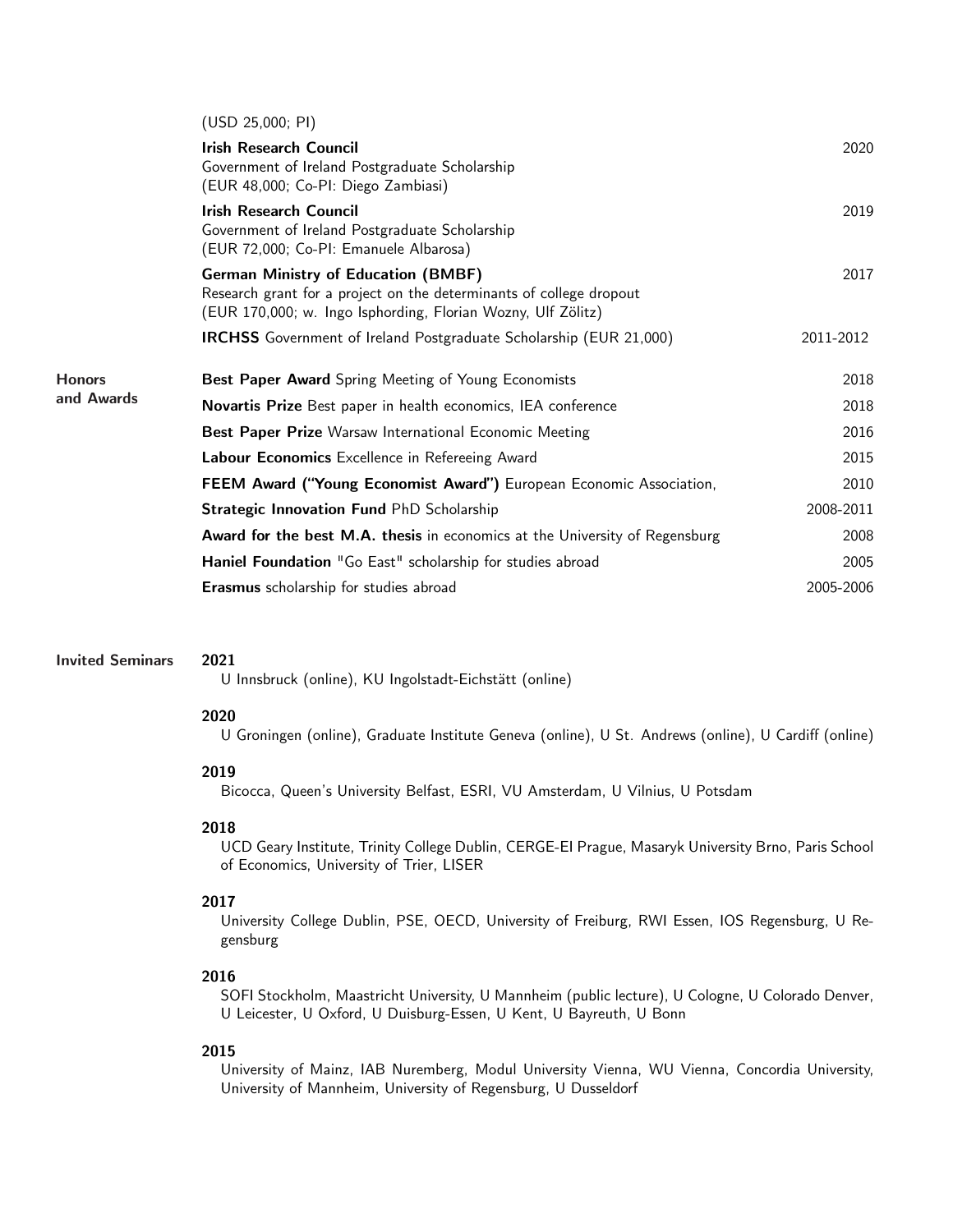# 2014

DIAL Paris, NIW Hannover, University of Hamburg, Temple University, George Washington University, University of Dusseldorf (DICE), University of Heidelberg, University of Freiburg, IRES-UC Louvain

## 2013

University College Dublin, University of Southern Denmark, IOS Regensburg, University of Münster

#### 2012

University of Edinburgh, LMU Munich, IZA Bonn, University of Stirling

#### 2011

University College Dublin, NUI Maynooth, SSE Riga, Bocconi, Fondazione Eni Enrico Mattei (Milan), Institute for East European Studies (Regensburg)

# 2010

2019

Trinity College Dublin

#### **Conference**

Presentations

Workshop on Mobility and Migration (Bank of Italy, Rome)

# 2018

Irish Economic Association

# 2017

IZA Annual Migration Meeting (Bonn), IZA Workshop on the Environment and Labor Markets, EALE (St. Gallen), IZA Workshop on the Economics of Education

#### 2016

SOLE Meetings (Seattle), EALE (Ghent), RGS/RWI Workshop on the Economics of Migration (Essen), IZA Workshop on the Economics of Education, ZEW Workshop on Migration (Mannheim)

#### 2015

IZA Workshop "Inequality: Causes and Consequences" (Bonn), SOLE/EALE World Congress (Montreal), Workshop Health.Skills.Education (Essen), IZA/Worldbank Conference on Employment and Development (Bonn), EEA Meeting (Mannheim), Verein für Socialpolitik (Münster), Workshop "Immigration in OECD Countries" (Paris)

#### 2014

FERDI Workshop "International Labor Mobility and Inequality across Nations" (Clermont-Ferrand), RES Annual Conference (Manchester), SOLE (Arlington, VA), Annual Migration Meeting (Bonn), EALE (Ljubljana)

#### 2013

RES Annual Conference (RHUL, London), NORFACE migration conference (UCL, London), EALE (Torino), IZA/SOLE Transatlantic Meeting (Munich), ESPE (Aarhus), Worldbank Migration Conference (Ifrane, Morocco), ETSG (Birmingham), CEMIR workshop on migration (Munich), IZA/ASE Workshop "EU Enlargement and the Labor Markets" (Bucharest), OECD workshop "Immigration in OECD Countries" (Paris)

#### 2012

RES PhD Meeting (London), Irish Economic Association (Dublin), EEA Meetings (Málaga), ESEM (Málaga), German Economic Association (Göttingen), IZA/CEU Workshop on EU Enlargement and the Labor Markets (Budapest), Immigration in OECD Countries (Paris)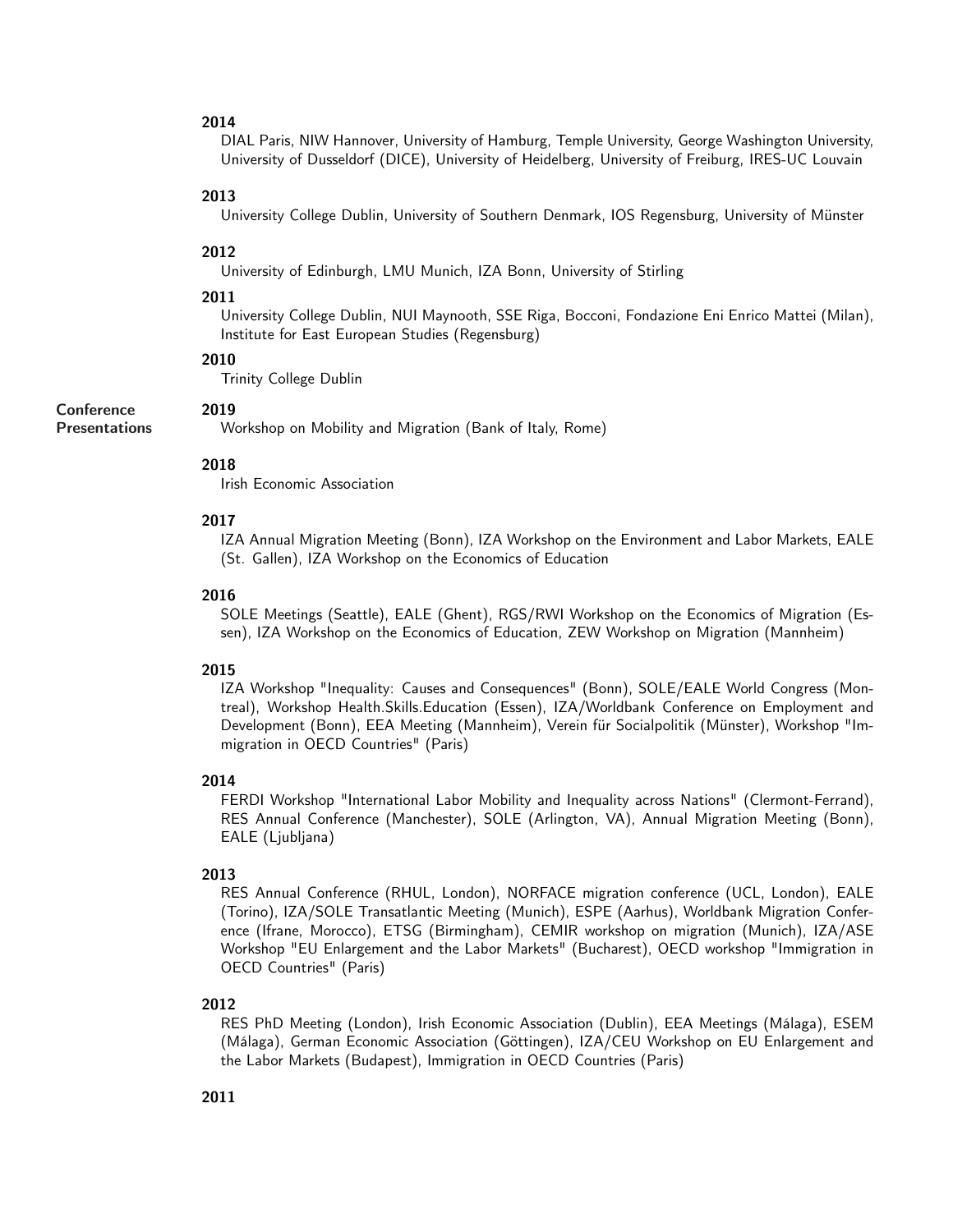|                                       | Mainz Workshop in Labor Economics (Mainz), NORFACE Conference "Migration: Economic Change,<br>Social Challenge" (London), German Economic Association (Frankfurt), Irish Society of New Economists<br>(Dublin), 2nd TEMPO Conference on International Migration (Vienna), SAE (Málaga)                                                                                                                                                                                                                                                                                                                                                                                                                                                                                                                                                                                                                                                                                                                                                                                                                                                                                                                                                                                                                                                                                                                                                                                                                                                                                                                             |                                      |  |  |
|---------------------------------------|--------------------------------------------------------------------------------------------------------------------------------------------------------------------------------------------------------------------------------------------------------------------------------------------------------------------------------------------------------------------------------------------------------------------------------------------------------------------------------------------------------------------------------------------------------------------------------------------------------------------------------------------------------------------------------------------------------------------------------------------------------------------------------------------------------------------------------------------------------------------------------------------------------------------------------------------------------------------------------------------------------------------------------------------------------------------------------------------------------------------------------------------------------------------------------------------------------------------------------------------------------------------------------------------------------------------------------------------------------------------------------------------------------------------------------------------------------------------------------------------------------------------------------------------------------------------------------------------------------------------|--------------------------------------|--|--|
|                                       | 2010<br>EEA Meetings (Glasgow), Irish Society of New Economists (Dublin), RGS Doctoral Conference<br>(Bochum), Irish Economic Association (Belfast)                                                                                                                                                                                                                                                                                                                                                                                                                                                                                                                                                                                                                                                                                                                                                                                                                                                                                                                                                                                                                                                                                                                                                                                                                                                                                                                                                                                                                                                                |                                      |  |  |
|                                       | 2009<br>Irish Society of New Economists (Limerick)                                                                                                                                                                                                                                                                                                                                                                                                                                                                                                                                                                                                                                                                                                                                                                                                                                                                                                                                                                                                                                                                                                                                                                                                                                                                                                                                                                                                                                                                                                                                                                 |                                      |  |  |
| <b>Media</b><br><b>Appearances</b>    | Deutsche Welle (internet; 22/01/2013); Wall Street Journal (internet; 08/05/2013); Spiegel online (inter-<br>net; 08/05/2013); Rzeczpospolita (internet; 28/05/2013); Phoenix (tv; 2x: 28/05/2013, 04/07/2013);<br>MDR jump (radio; 01/05/2014); BBC Capital (internet; 03/07/2018); Boston Globe (internet; 14/04/2018),<br>Bloomberg Opinion (4/9/2018)                                                                                                                                                                                                                                                                                                                                                                                                                                                                                                                                                                                                                                                                                                                                                                                                                                                                                                                                                                                                                                                                                                                                                                                                                                                          |                                      |  |  |
| <b>Refereeing</b>                     | American Economic Review (2x), Review of Economic Studies (2x), Journal of Human Resources (5x),<br>Journal of International Economics (2x), Journal of Labor Economics (3x), Journal of the European<br>Economic Association (3x), Management Science, Review of Economics & Statistics (3x), Canadian<br>Journal of Economics, European Economic Review (2x), Industrial and Labor Relations Review, Jour-<br>nal of Applied Econometrics, Journal of Econometrics, Journal of Economic Behavior and Organization<br>(3x), Journal of Economic Dynamics and Control, Journal of Economic Geography, Journal of Population<br>Economics (3x), Journal of Urban Economics (2x), Labour Economics (3x), Regional Science and Urban<br>Economics (3x), Scandinavian Journal of Economics, American Journal of Health Economics, Economics<br>of Education Review (3x), Economic Policy, Health Economics, Journal of Regional Science, Review of<br>Development Economics, Review of Income and Wealth, Review of International Economics, China Eco-<br>nomic Review, Economic Systems, Empirical Economics (2x), Fiscal Studies, German Economic Review<br>(3x), International Journal of Manpower, International Migration Review, IZA Journal of Development<br>and Migration, IZA Journal of European Labor Studies, IZA Journal of Labor Economics, IZA Journal of<br>Migration, IZA World of Labor (3x), Journal of Applied Economics, Journal of Common Market Studies,<br>Journal of Development Studies, Oxford Development Studies, Scottish Journal of Political Economy,<br>Social Science and Medicine |                                      |  |  |
| <b>PhD</b> examinations               | Vahan Sargsyan (CERGE-EI, external examiner, 2018), Neil Killeen (UCD, internal examiner, 2018), Ivan<br>Petrov (UCD, committee chair, 2021),                                                                                                                                                                                                                                                                                                                                                                                                                                                                                                                                                                                                                                                                                                                                                                                                                                                                                                                                                                                                                                                                                                                                                                                                                                                                                                                                                                                                                                                                      |                                      |  |  |
|                                       | Grant Reviews, etc GLM-LIC project (IZA and DFID, 2x), OeNB Jubiläumsfonds (Austrian National Bank), Czech Science<br>Foundation (2x),, Economic and Social Research Institute (ESRI)                                                                                                                                                                                                                                                                                                                                                                                                                                                                                                                                                                                                                                                                                                                                                                                                                                                                                                                                                                                                                                                                                                                                                                                                                                                                                                                                                                                                                              |                                      |  |  |
| <b>Editorships</b>                    | Managing Editor (in substitution), IZA Journal of Labor Economics,                                                                                                                                                                                                                                                                                                                                                                                                                                                                                                                                                                                                                                                                                                                                                                                                                                                                                                                                                                                                                                                                                                                                                                                                                                                                                                                                                                                                                                                                                                                                                 | Feb 2013-June 2013                   |  |  |
| <b>Selection</b><br><b>Committees</b> | DIAL conference "Barriers to Development" 2015, Annual Conference of the German Economic Associ-<br>ation (2017, 2020)                                                                                                                                                                                                                                                                                                                                                                                                                                                                                                                                                                                                                                                                                                                                                                                                                                                                                                                                                                                                                                                                                                                                                                                                                                                                                                                                                                                                                                                                                             |                                      |  |  |
| <b>Teaching</b><br>Qualification      | Professional Certificate in University Teaching & Learning, UCD                                                                                                                                                                                                                                                                                                                                                                                                                                                                                                                                                                                                                                                                                                                                                                                                                                                                                                                                                                                                                                                                                                                                                                                                                                                                                                                                                                                                                                                                                                                                                    | 2019                                 |  |  |
| <b>Teaching</b><br><b>Experience</b>  | <b>University College Dublin</b><br>Public Economics (B.Sc, lecture)<br>Econometrics (Ph.D course)<br>Introduction to Econometrics (B.Sc, lecture)<br>Economics Research Workshop (B.Sc, lecture)                                                                                                                                                                                                                                                                                                                                                                                                                                                                                                                                                                                                                                                                                                                                                                                                                                                                                                                                                                                                                                                                                                                                                                                                                                                                                                                                                                                                                  | 2019-<br>2018-<br>2018-<br>2018-2020 |  |  |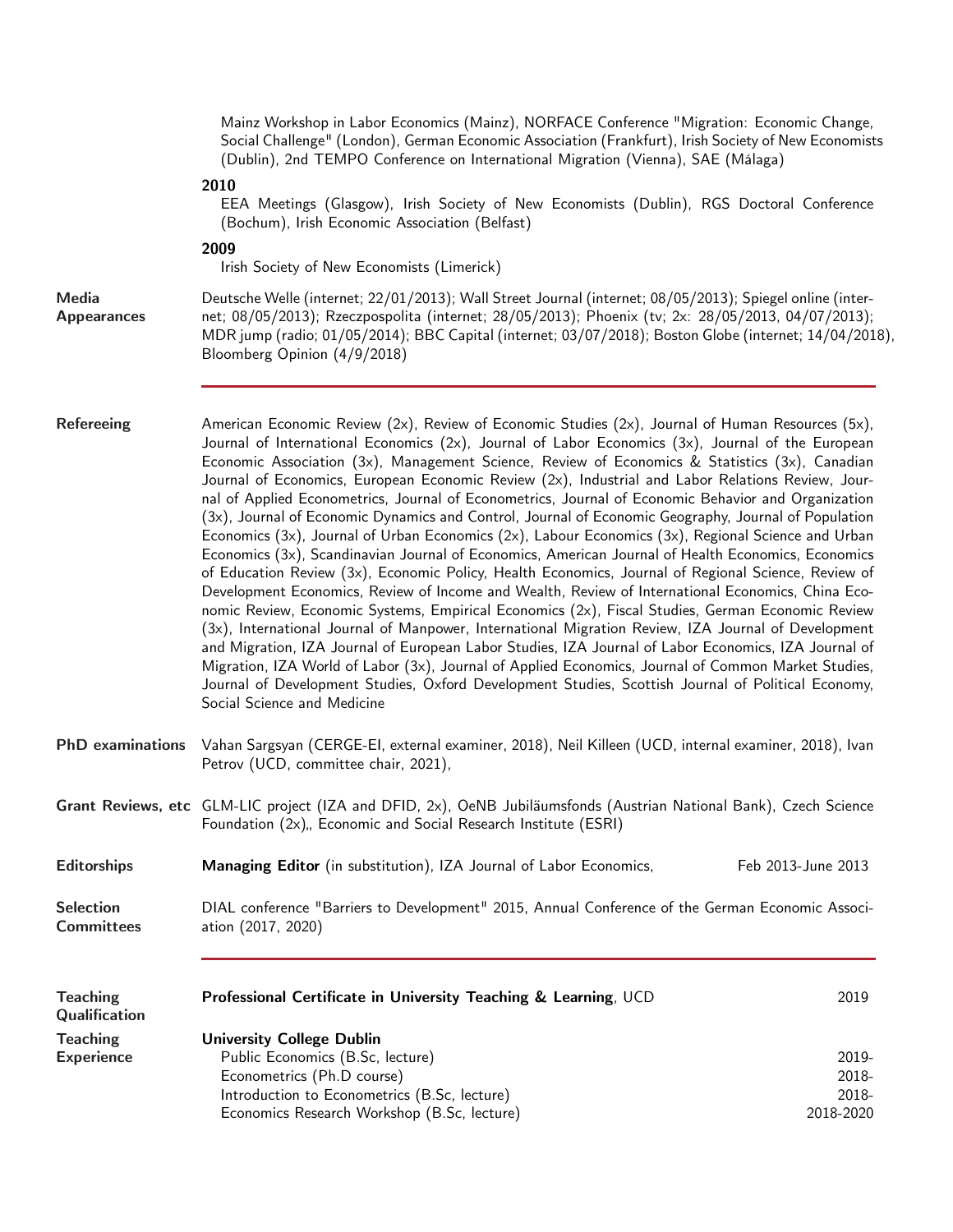| <b>Central Bank of Ireland</b><br>Introduction to Causal Inference (1-day course)<br>New Developments in Causal Inference (1-day course)                                                                                                                                                                                                                                                                                            |           | 2018, 2019<br>2018, 2019                                                                                                                                                                                                                                                                   |
|-------------------------------------------------------------------------------------------------------------------------------------------------------------------------------------------------------------------------------------------------------------------------------------------------------------------------------------------------------------------------------------------------------------------------------------|-----------|--------------------------------------------------------------------------------------------------------------------------------------------------------------------------------------------------------------------------------------------------------------------------------------------|
| <b>University of Luxembourg</b><br>Economics of Migration (PhD Course)                                                                                                                                                                                                                                                                                                                                                              |           | 2017                                                                                                                                                                                                                                                                                       |
| European Business School, Wiesbaden<br>Introductory Econometrics (PhD, lecture and lab)<br>European Labour Markets (lecture)                                                                                                                                                                                                                                                                                                        |           | 2014-2020<br>2014-2017                                                                                                                                                                                                                                                                     |
| <b>Trinity College Dublin</b><br>Teaching Assistant, Microeconomics (M.Sc)                                                                                                                                                                                                                                                                                                                                                          |           | 2009-2012                                                                                                                                                                                                                                                                                  |
| <b>University of Regensburg</b><br>Economics of Migration (B.Sc, M.Sc)<br>Teaching Assistant, Macroeconomics, Microeconomics (B.Sc)                                                                                                                                                                                                                                                                                                 |           | 2018<br>2006-2008                                                                                                                                                                                                                                                                          |
| Annual Migration Meeting (co-organizer), Dublin/Ireland                                                                                                                                                                                                                                                                                                                                                                             |           | 2019                                                                                                                                                                                                                                                                                       |
| Annual Migration Meeting (co-organizer), Cambridge, MA                                                                                                                                                                                                                                                                                                                                                                              |           | 2018                                                                                                                                                                                                                                                                                       |
|                                                                                                                                                                                                                                                                                                                                                                                                                                     |           | 2018                                                                                                                                                                                                                                                                                       |
| <b>Annual Migration Meeting</b> (AM <sup>2</sup> ; co-organizer), Bonn/Germany                                                                                                                                                                                                                                                                                                                                                      |           | 2017                                                                                                                                                                                                                                                                                       |
| <b>Annual Migration Meeting</b> ( $AM^2$ ; sole organizer), Bonn/Germany                                                                                                                                                                                                                                                                                                                                                            |           | 2016                                                                                                                                                                                                                                                                                       |
| Annual Migration Meeting (AM <sup>2</sup> ; co-organizer), Dakar/Senegal                                                                                                                                                                                                                                                                                                                                                            |           | 2015                                                                                                                                                                                                                                                                                       |
| Irish Society of New Economists (ISNE), Dublin/Ireland                                                                                                                                                                                                                                                                                                                                                                              |           | 2010                                                                                                                                                                                                                                                                                       |
| Seminar Organizer, IZA,                                                                                                                                                                                                                                                                                                                                                                                                             |           | 2013-2017                                                                                                                                                                                                                                                                                  |
| PhD Student Seminar Organizer, Trinity College Dublin                                                                                                                                                                                                                                                                                                                                                                               |           | 2010-2012                                                                                                                                                                                                                                                                                  |
| PhD Class Representative, Trinity College Dublin                                                                                                                                                                                                                                                                                                                                                                                    | 2009-2010 |                                                                                                                                                                                                                                                                                            |
| PhD:<br>Emanuele Albarosa (UCD, 2018-; first placement: Economist, IOM/United Nations)<br>Diego Zambiasi (UCD, 2018-, first placement: Lecturer, Newcastle University)<br>Stefano Ceolotto (TCD, co-advisor, 2019-)<br>Mohsin Javed (UCD, 2019-)<br>Michele Gubello (UCD, 2019-)<br>Dimitrios Argyros (2021-)<br>M.Sc: (post-M.Sc placement in brackets)<br>Pre-Doc ESRI), Stephen Fowler (UCD, 2021; MPP Harris School, U Chicago) |           |                                                                                                                                                                                                                                                                                            |
|                                                                                                                                                                                                                                                                                                                                                                                                                                     |           | Irish Postgraduate and Early Career Economics Conference (co-organizer), Dublin/Ireland<br>Christoph Deuster (U Bonn, 2013; PhD student UC Louvain), Anusha De (UCD, 2019; PhD student KU<br>Leuven), Rafan Alfrayyan (UCD, 2019), Cecilie Gjendem (UCD, 2021/22), Wendy Disch (UCD, 2021; |